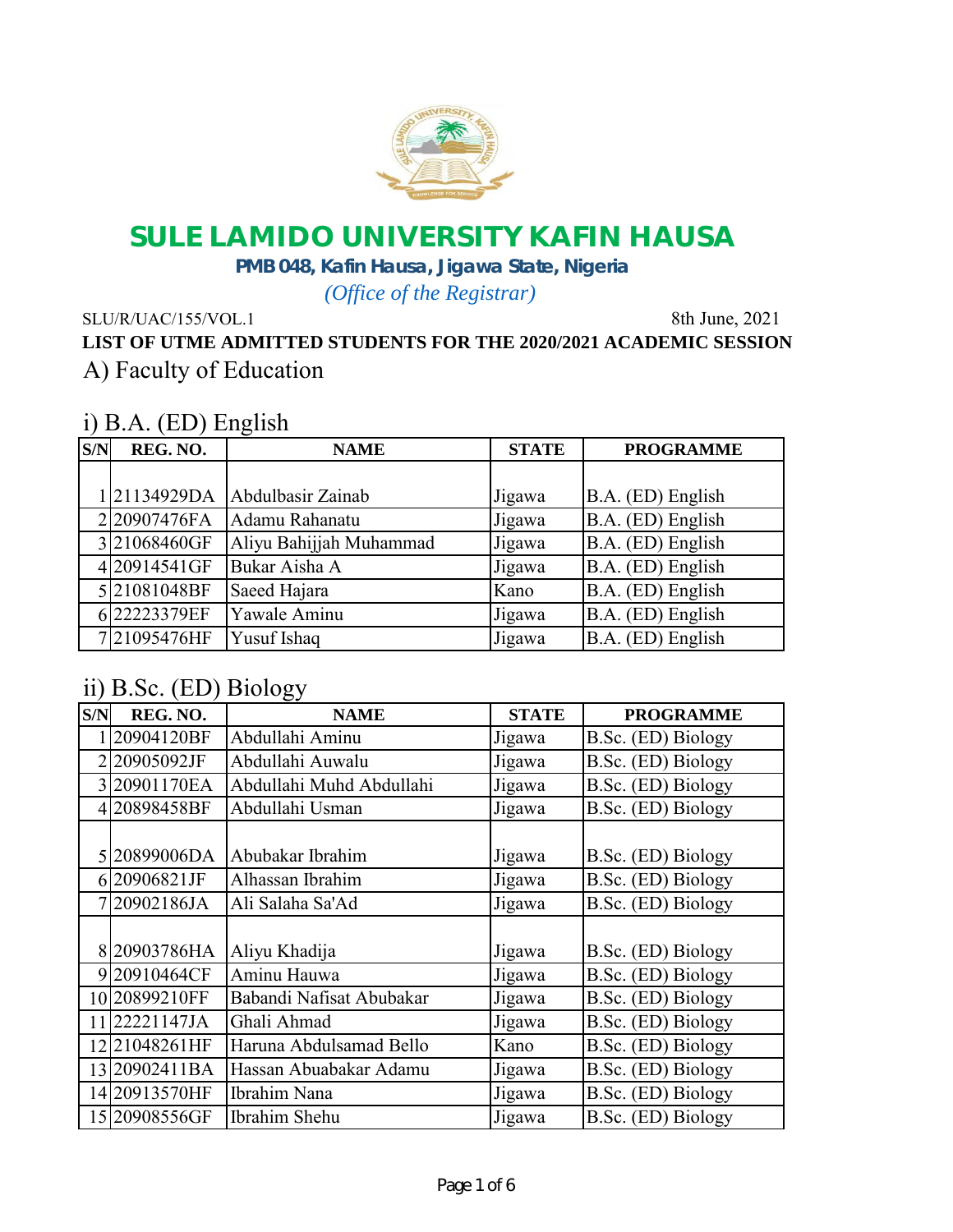| 16 20914505FF  | <b>Ibrahim Usman</b>        | Jigawa | B.Sc. (ED) Biology |
|----------------|-----------------------------|--------|--------------------|
| 17 20903771 FA | Idris Umar Aliyu            | Jigawa | B.Sc. (ED) Biology |
| 18 20903664BF  | Isah Amina Hashim           | Jigawa | B.Sc. (ED) Biology |
|                |                             |        |                    |
| 19 20899948HA  | Isah Sulaiman               | Jigawa | B.Sc. (ED) Biology |
| 2020904688CF   | Ishaq Mustapha              | Jigawa | B.Sc. (ED) Biology |
| 2121010132FF   | Jamil Husna                 | Jigawa | B.Sc. (ED) Biology |
| 22 20909140JA  | Maina Hassan Also           | Jigawa | B.Sc. (ED) Biology |
| 23 20915295JF  | Mohammed Mustapha A         | Jigawa | B.Sc. (ED) Biology |
| 24 20909647CF  | Muhammad Ahmad              | Jigawa | B.Sc. (ED) Biology |
| 2520902765EF   | Muhammad Salma Musa         | Jigawa | B.Sc. (ED) Biology |
| 26 20719881JA  | Mujtaba Fatima Zubair       | Jigawa | B.Sc. (ED) Biology |
| 2720905025FA   | Sa'Ad Naziru                | Jigawa | B.Sc. (ED) Biology |
|                |                             |        |                    |
| 2821023475DA   | Sadisu Maryam Musa          | Jigawa | B.Sc. (ED) Biology |
| 29 20914518IF  | Sagir Sulaiman              | Jigawa | B.Sc. (ED) Biology |
|                |                             |        |                    |
| 30 20899494GA  | Saleh Usman                 | Jigawa | B.Sc. (ED) Biology |
| 31 20910044DF  | Salihu Musa                 | Jigawa | B.Sc. (ED) Biology |
| 3220900666JA   | Sani Fatima Tafida          | Jigawa | B.Sc. (ED) Biology |
| 33 20908252GF  | Tukur Hafsat Abdussalam     | Jigawa | B.Sc. (ED) Biology |
| 34 20899613DF  | Usaini Khadija Almu         | Jigawa | B.Sc. (ED) Biology |
| 35 20906118JF  | <b>Usman Muhammad Nasir</b> | Jigawa | B.Sc. (ED) Biology |
| 36 20915741 FA | Usman Sulaiman              | Jigawa | B.Sc. (ED) Biology |
| 3720903000BA   | Ya'U Hassan                 | Jigawa | B.Sc. (ED) Biology |
| 38 20911702BA  | Zakariyya Yusuf             | Jigawa | B.Sc. (ED) Biology |

# iii) B.Sc. (ED) Chemistry

| S/N | REG. NO.    | <b>NAME</b>                     | <b>STATE</b> | <b>PROGRAMME</b>     |
|-----|-------------|---------------------------------|--------------|----------------------|
|     | 120901426JA | Abdullahi Muhammad              | Jigawa       | B.Sc. (ED) Chemistry |
|     | 222284122EF | Alhassan Fatima Muhammad        | Jigawa       | B.Sc. (ED) Chemistry |
|     | 320909655IA | Ibrahim Shamsu                  | Jigawa       | B.Sc. (ED) Chemistry |
|     |             | 4 20913974 FA Muhammad Mansur   | Jigawa       | B.Sc. (ED) Chemistry |
|     |             |                                 |              |                      |
|     |             | 5 20911356DA Shamsudden Iliyasu | Jigawa       | B.Sc. (ED) Chemistry |

# B) Faculty of Humanities

## i) B.A. Arabic

| S/N | REG. NO.    | <b>NAME</b>                     | <b>STATE</b> | <b>PROGRAMME</b> |
|-----|-------------|---------------------------------|--------------|------------------|
|     | 120898909EA | Gambo Abdullahi Aminu           | Jigawa       | B.A. Arabic      |
|     | 220897985AF | Mudathir Amina Haruna           | Jigawa       | B.A. Arabic      |
|     |             |                                 |              |                  |
|     |             | 3 20901278HA Sani Hauwa'U Tukur | Jigawa       | B.A. Arabic      |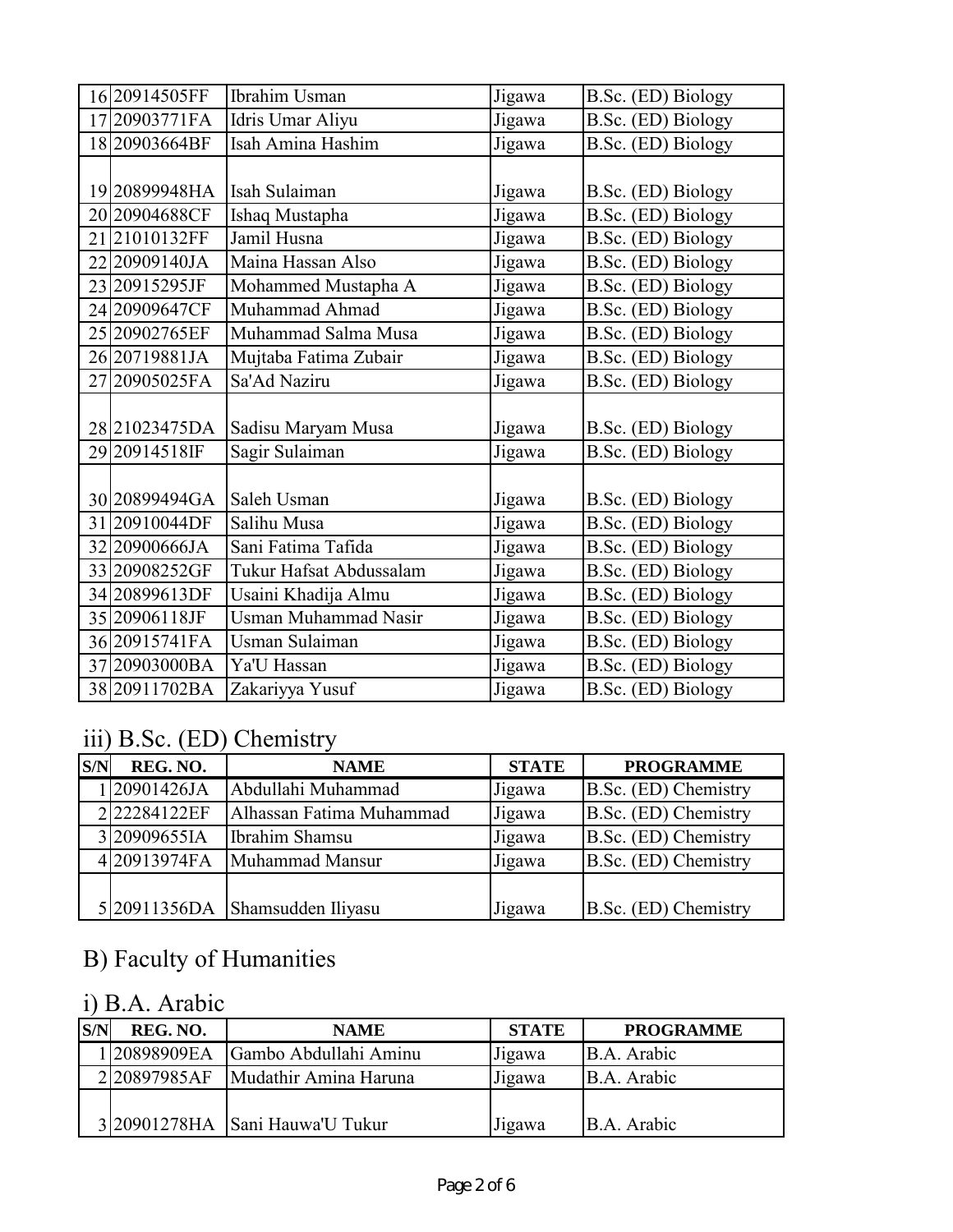| .<br><b>.</b> | $ -$<br>N<br>a la cu<br>$\mathbf{a}$<br>n h<br>l V d<br>ана<br>. . | $\sim$<br>T<br>า พ. | $\sqrt{ }$<br>.uiv<br>. . |
|---------------|--------------------------------------------------------------------|---------------------|---------------------------|

## ii) B.A. English

| S/N | REG. NO.      | <b>NAME</b>            | <b>STATE</b> | <b>PROGRAMME</b> |
|-----|---------------|------------------------|--------------|------------------|
|     | 21099636IA    | Abdullahi Farida       | Jigawa       | B.A. English     |
|     | 221104080JA   | Adam Mariya Isah       | Jigawa       | B.A. English     |
|     |               |                        |              |                  |
|     | 320905838HA   | Aliyu Idris            | Jigawa       | B.A. English     |
|     | 22284205BA    | Idris Abubakar         | Jigawa       | B.A. English     |
|     | 520908199EF   | Isah Maimuna Ahmad     | Jigawa       | B.A. English     |
|     | 620909758EA   | Mansir Musa            | Jigawa       | B.A. English     |
|     | 20248759IA    | Muhammad Fatima Yahaya | Kano         | B.A. English     |
|     | 820908088DA   | Nazifi Isma'll         | Jigawa       | B.A. English     |
|     |               |                        |              |                  |
| 9   | 20907111HA    | Sani Abubakar          | Jigawa       | B.A. English     |
|     | 10 20900890BF | Shaaibu Shafiu         | Jigawa       | B.A. English     |
|     | 11 20913817HF | Yahuza Ibrahim         | Jigawa       | B.A. English     |

### iii) B.A. Hausa

| S/N | REG. NO.                 | NAME              | <b>STATE</b> | <b>PROGRAMME</b> |
|-----|--------------------------|-------------------|--------------|------------------|
|     | 120902077GF              | Abdullahi Ibrahim | Jigawa       | B.A. Hausa       |
|     | 2 20909948EA Nasiru Nura |                   | Jigawa       | B.A. Hausa       |

### iv) B.A. History

| S/N | REG. NO.     | <b>NAME</b>         | <b>STATE</b> | <b>PROGRAMME</b> |
|-----|--------------|---------------------|--------------|------------------|
|     | 120909115CF  | Hamza Ibrahim Yina  | Jigawa       | B.A. History     |
|     | 220905434JF  | Muhammad Muhammad B | Jigawa       | B.A. History     |
|     | 3 20906109EF | Sa'Adu Abdullahi    | Jigawa       | B.A. History     |
|     | 421063948BF  | Umar Gaddafi        | Kano         | B.A. History     |

## v) B.A. Islamic Studies

| S/N | REG. NO.                      | <b>NAME</b>                      | <b>STATE</b> | <b>PROGRAMME</b>     |
|-----|-------------------------------|----------------------------------|--------------|----------------------|
|     |                               |                                  |              |                      |
|     |                               | 122186313DA Abubakar Hauwa Yusuf | Jigawa       | B.A. Islamic Studies |
|     |                               |                                  |              |                      |
|     | $2 20909931DA $ Dahiru Salihu |                                  | Jigawa       | B.A. Islamic Studies |
|     | 3 20907571FA                  | Sabo Ismail                      | Jigawa       | B.A. Islamic Studies |
|     | 421128915IA                   | Sani Sa'Adatu Abubakar           | Katsina      | B.A. Islamic Studies |

C) Faculty of Natural and Applied Sciences

i) B.Sc. Biology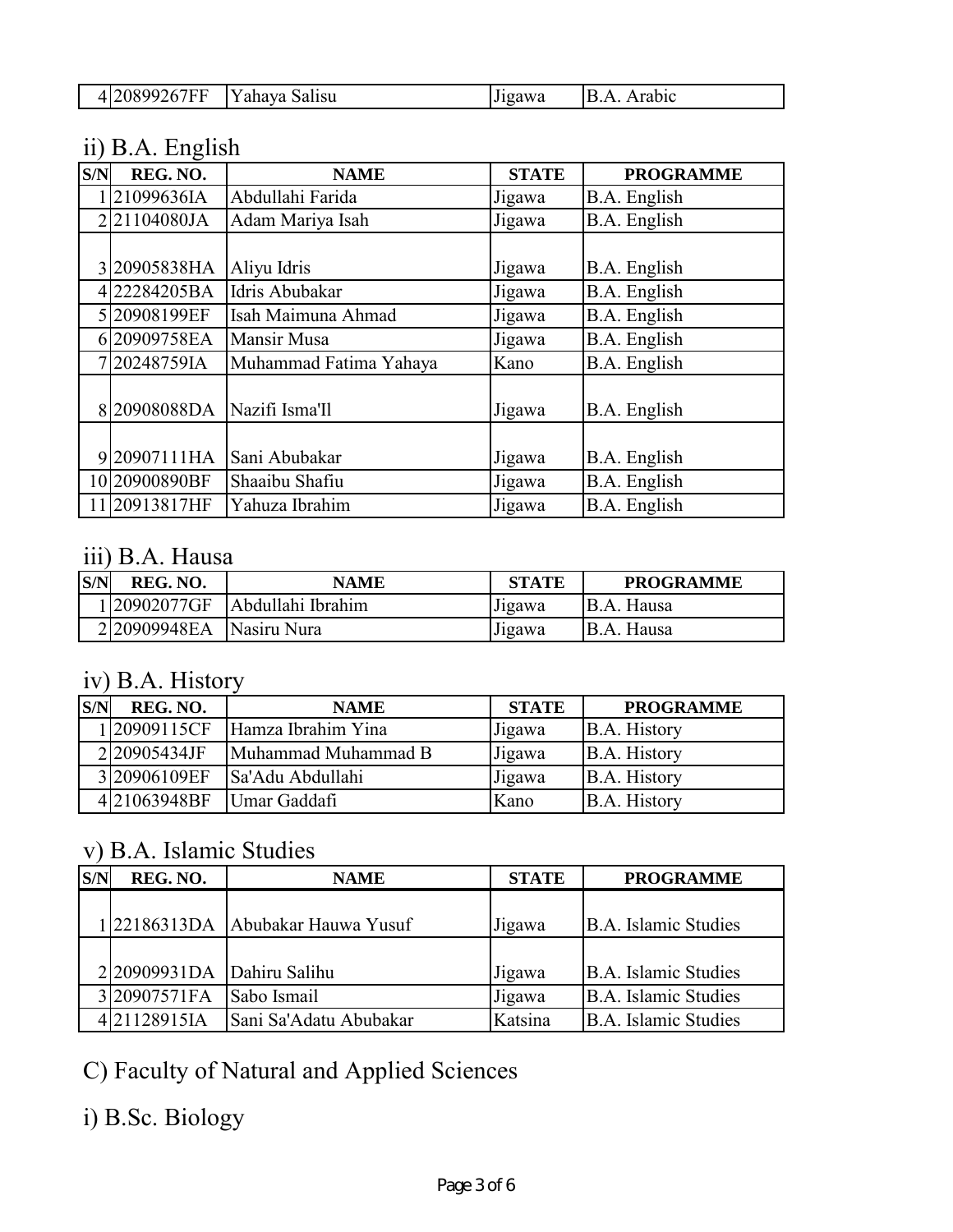| S/N | REG. NO.       | <b>NAME</b>             | <b>STATE</b> | <b>PROGRAMME</b>     |
|-----|----------------|-------------------------|--------------|----------------------|
|     |                |                         |              |                      |
|     | 20897999DA     | Abubakar Hauwa          | Jigawa       | <b>B.Sc. Biology</b> |
|     | 222240880DF    | Abubakar Nafisa         | Jigawa       | <b>B.Sc. Biology</b> |
|     | 320900023HF    | Abubakar Safiyya Sadiq  | Jigawa       | <b>B.Sc. Biology</b> |
|     | 422224417IA    | Adamu Muhammad Guri     | Jigawa       | <b>B.Sc. Biology</b> |
|     |                |                         |              |                      |
|     | 521078396HA    | Ado Yusuf Ibrahim       | Kano         | <b>B.Sc. Biology</b> |
|     | 620899591FA    | Ahmad Muhammad Muhammad | Jigawa       | <b>B.Sc. Biology</b> |
|     | 720904677IA    | Ibrahim Abdullahi Amira | Jigawa       | <b>B.Sc. Biology</b> |
|     | 820912027JF    | Ibrahim Zainab          | Jigawa       | <b>B.Sc. Biology</b> |
|     | 921080541IA    | Muhammad Fatima         | Jigawa       | <b>B.Sc. Biology</b> |
|     |                |                         |              |                      |
|     | 1020901951DA   | Muhammad Umar B         | Jigawa       | <b>B.Sc. Biology</b> |
|     | 11 20903761AF  | Nabayi Haruna Amina     | Jigawa       | <b>B.Sc. Biology</b> |
|     | 12 21011551IF  | Sadisu Hauwau           | Jigawa       | <b>B.Sc. Biology</b> |
|     | 1320901572CF   | Saleh Kabiru Muhammad   | Jigawa       | <b>B.Sc. Biology</b> |
|     |                |                         |              |                      |
|     | 1420898875CA   | Shehu Zainab            | Jigawa       | <b>B.Sc. Biology</b> |
|     |                |                         |              |                      |
|     | 15 21075641 HA | Sunusi Amina            | Jigawa       | <b>B.Sc. Biology</b> |
|     | 16 20904132FA  | <b>Usman Umar</b>       | Jigawa       | <b>B.Sc. Biology</b> |

# ii) B.Sc. Chemistry

| S/N | REG. NO.      | <b>NAME</b>                | <b>STATE</b> | <b>PROGRAMME</b>       |
|-----|---------------|----------------------------|--------------|------------------------|
|     |               |                            |              |                        |
|     | 20905154HA    | Abdullahi Isah             | Jigawa       | <b>B.Sc. Chemistry</b> |
|     | 221016177EA   | Adamu Dahiru               | Jigawa       | <b>B.Sc. Chemistry</b> |
|     | 321013565IF   | Ahmad Habiba Muhammad      | Jigawa       | <b>B.Sc. Chemistry</b> |
|     |               |                            |              |                        |
|     | 421016342HA   | Ahmad Sadisu Na'Allah      | Jigawa       | <b>B.Sc. Chemistry</b> |
|     | 520914773EF   | Aliyu Mustapha Bello       | Jigawa       | <b>B.Sc. Chemistry</b> |
|     | 620912626EF   | Aminu Ibrahim Zandam       | Jigawa       | <b>B.Sc. Chemistry</b> |
|     |               |                            |              |                        |
|     | 20899245HA    | Bilikisu Saleh Haruna      | Jigawa       | <b>B.Sc. Chemistry</b> |
|     |               |                            |              |                        |
|     | 822221077GA   | Dahiru Iliya               | Jigawa       | <b>B.Sc. Chemistry</b> |
|     | 920914032EF   | Garba Abdulwahab Abdullahi | Jigawa       | <b>B.Sc. Chemistry</b> |
|     | 10 20900417AF | Habib Ummah                | Jigawa       | <b>B.Sc. Chemistry</b> |
|     | 11 20901236JA | Halliru Kamilu             | Jigawa       | <b>B.Sc. Chemistry</b> |
|     | 12 20955901IA | Hussaini Yusuf             | Jigawa       | <b>B.Sc. Chemistry</b> |
|     | 1321094105JA  | Muhammad Alhassan          | Jigawa       | <b>B.Sc. Chemistry</b> |
|     | 1420905013BF  | Muhammad Muzammil          | Jigawa       | <b>B.Sc. Chemistry</b> |
|     | 15 20914157IF | Muhammad Shamsiyya Adam    | Jigawa       | <b>B.Sc. Chemistry</b> |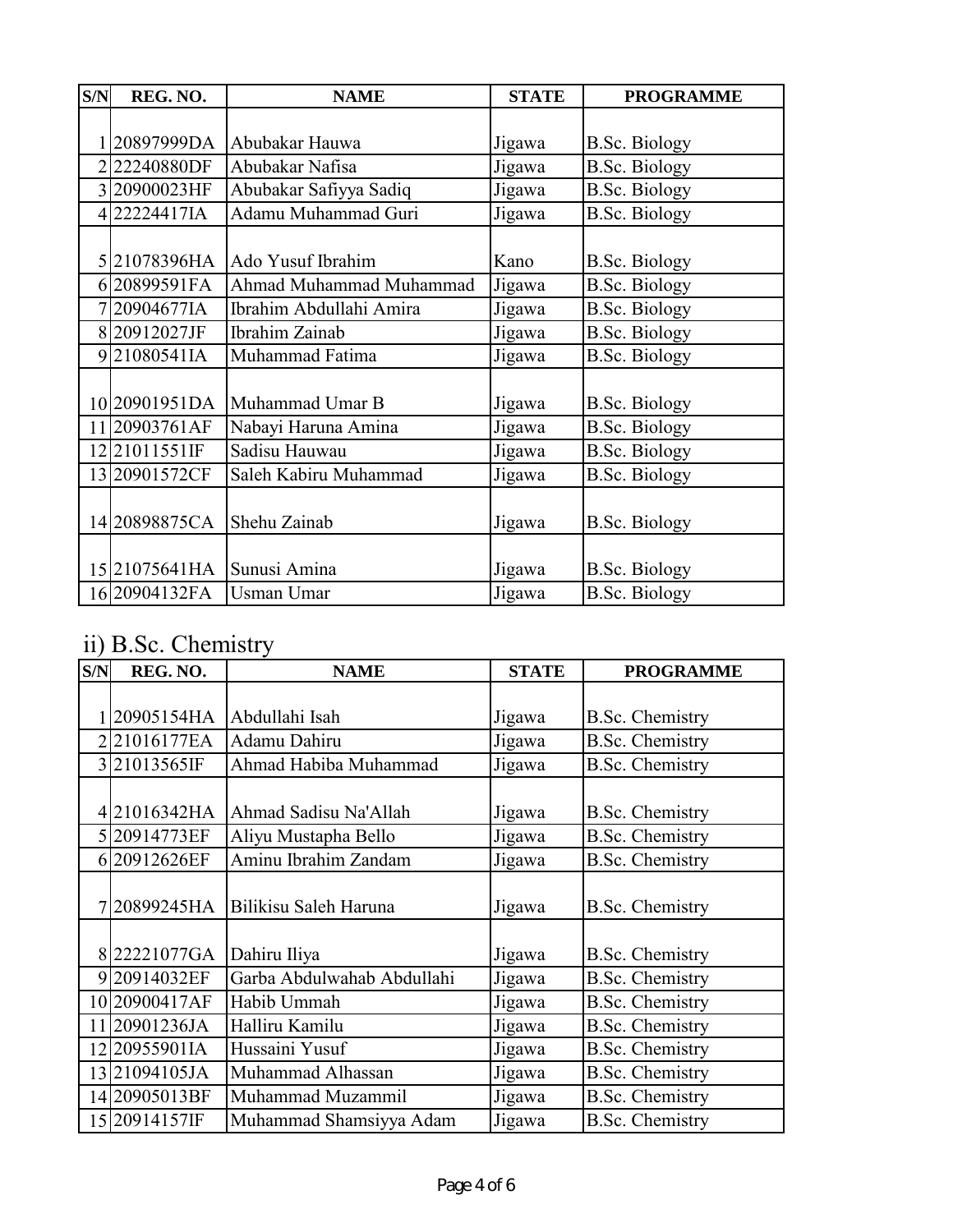| 1620909659GA   | Musa Mubarak                    | Jigawa | <b>B.Sc. Chemistry</b> |
|----------------|---------------------------------|--------|------------------------|
|                |                                 |        |                        |
| 17 20903921 GA | Mustapha Auwalu Fagam           | Jigawa | <b>B.Sc. Chemistry</b> |
| 1820907877EA   | Sani Muhammad M                 | Jigawa | <b>B.Sc. Chemistry</b> |
| 1920914310IA   | Sulaiman Zakariyya              | Jigawa | <b>B.Sc. Chemistry</b> |
| 20 20909356FF  | Sule Abdurrahman                | Jigawa | <b>B.Sc. Chemistry</b> |
| 21 20915059EA  | Suleman Shu'Aibu                | Jigawa | <b>B.Sc. Chemistry</b> |
| 2220897892JA   | <b>Taofeek Solihat Muhammad</b> | Jigawa | <b>B.Sc. Chemistry</b> |
| 23 20911514JF  | Umar Adali                      | Jigawa | <b>B.Sc. Chemistry</b> |
| 24 20913135GF  | Usman Abubakar                  | Jigawa | <b>B.Sc. Chemistry</b> |
|                |                                 |        |                        |
| 25 21040987GA  | Ya'U Umar Usman                 | Jigawa | <b>B.Sc. Chemistry</b> |
| 26 20908654FA  | Yahaya Ibrahim                  | Jigawa | <b>B.Sc. Chemistry</b> |

### iii) B.Sc. Computer Science

| S/N | REG. NO.    | <b>NAME</b>           | <b>STATE</b> | <b>PROGRAMME</b>              |
|-----|-------------|-----------------------|--------------|-------------------------------|
|     | 120899642IA | Ahmad Hussain         | Jigawa       | B.Sc. Computer Science        |
|     | 221021362FA | Habu Muktahu          | Jigawa       | <b>B.Sc. Computer Science</b> |
|     | 321092575EF | Muhammad Ishaq        | Jigawa       | <b>B.Sc. Computer Science</b> |
|     |             |                       |              |                               |
|     | 420903281DA | Nabeel Muhammad Lawan | Jigawa       | <b>B.Sc. Computer Science</b> |
|     | 520899015IA | Sani Umar Iro         | Jigawa       | <b>B.Sc. Computer Science</b> |
|     | 620908738BA | Sulaiman Bashir Malam | Jigawa       | B.Sc. Computer Science        |
|     | 721033607AF | Yau Ibrahim Usman     | Jigawa       | <b>B.Sc. Computer Science</b> |

#### iv) B.Sc. Mathematics

| S/N | REG. NO.                    | NAME           | <b>STATE</b> | <b>PROGRAMME</b>  |
|-----|-----------------------------|----------------|--------------|-------------------|
|     | 121099305CF                 | Hussaini Aliyu | Jigawa       | B.Sc. Mathematics |
|     | $2 20899182AF$ Sadiq Nasiru |                | Jigawa       | B.Sc. Mathematics |

#### v) B.Sc. Physics

| S/N | REG. NO. | <b>NAME</b>                    | <b>STATE</b> | <b>PROGRAMME</b>     |
|-----|----------|--------------------------------|--------------|----------------------|
|     |          |                                |              |                      |
|     |          | 1 21061676HA Aliyu Faruk Lawan | Kano         | <b>B.Sc. Physics</b> |
|     |          | 220250123AF Salisu Abubakar    | Jigawa       | <b>B.Sc. Physics</b> |

Collection of Letter of Admission and Registration are scheduled to commence on Monday, 14th June, 2021 to Friday, 25th June, 2021 at Officer G25, Permanent Senate Building, Sule Lamido University Kafin Hausa.

Admitted Students are to log into their JAMB Profile to accept their Admissions and print JAMB Letter of Admission.